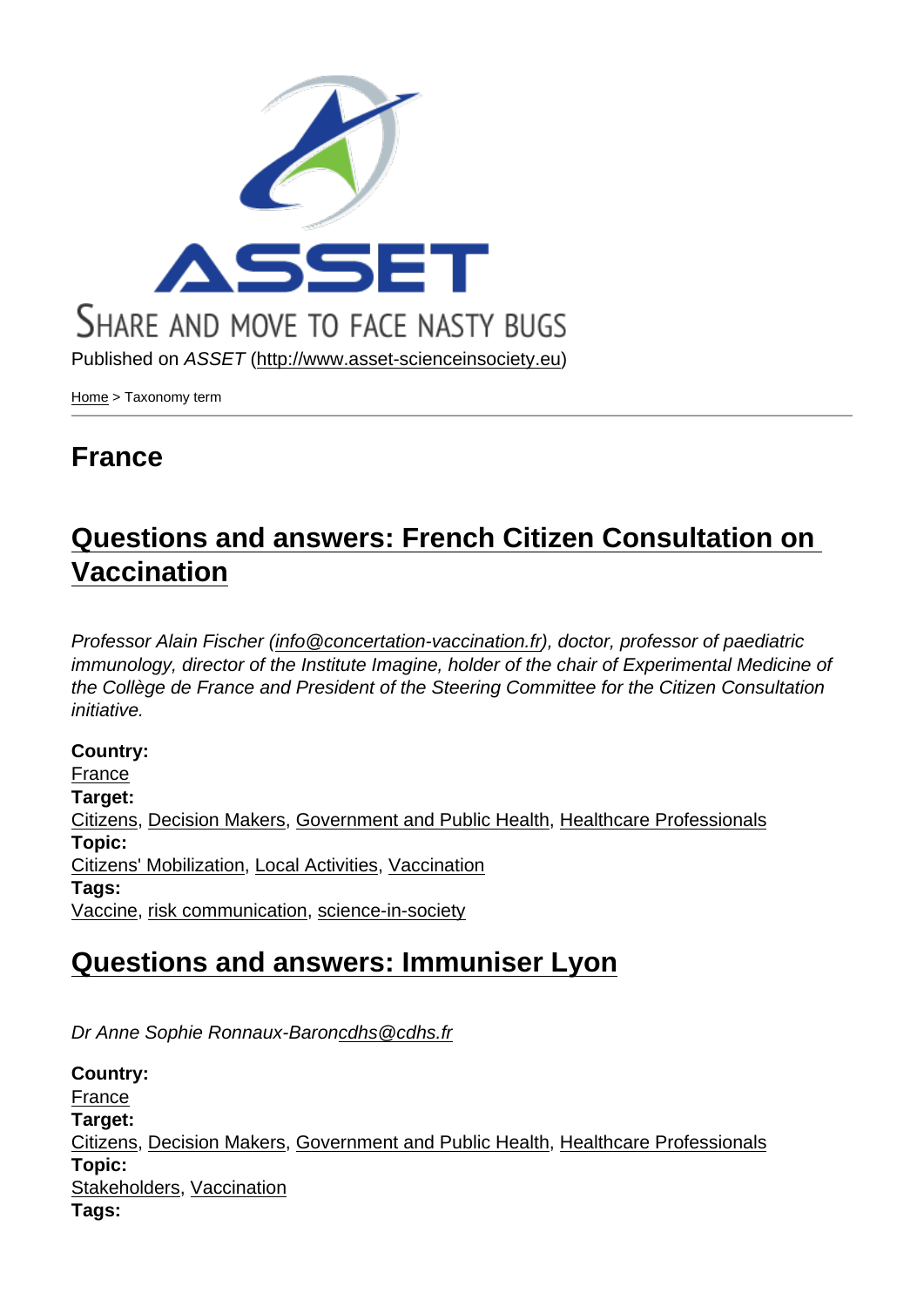#### Immuniser Lyon

[In the context of a Europe](http://www.asset-scienceinsociety.eu/outputs/best-practice-platform/immuniser-lyon) increasingly hesitant about vaccination, with dropping vaccination coverage, Immuniser Lyon was a French campaign aiming to re-inform the population of the greater Lyon area in centre-east of France, of the proven benefits of vaccination and to incite people of all ages (children, adults, seniors) to be up-to-date with their vaccinations.

[Country:](https://en.wikipedia.org/wiki/Metropolitan_Lyon)  France Target: Citizens, Decision Makers, Government and Public Health, Healthcare Professionals [Topic:](http://www.asset-scienceinsociety.eu/database-country/france)  Stakeholders, Vaccination [Tags:](http://www.asset-scienceinsociety.eu/target/citizens)  Vaccine, [best practice](http://www.asset-scienceinsociety.eu/target/decision-makers)

#### [Health m](http://www.asset-scienceinsociety.eu/topic/stakeholders)[e](http://www.asset-scienceinsociety.eu/tags/best-practice)[diation](http://www.asset-scienceinsociety.eu/topic/vaccination) in France

[Since its creation in 2000, the National Hum](http://www.asset-scienceinsociety.eu/outputs/best-practice-platform/health-mediation-france)an Rights Romeurope alerted the authorities to the need to take better account of difficulties of access to care of foreign Roma people living in France. Following extensive discussions and in order to verify the relevance of these recommendations for access t[o rights and health, the Directorate G](http://www.romeurope.org/spip.php?rubrique55)eneral of Health supported in 2008-2009 an action of project engineering intended to present plans of development of mediation pilot projects.

Country: France Target: Citizens, Decision Makers, Government and Public Health, Healthcare Professionals [Topic:](http://www.asset-scienceinsociety.eu/database-country/france)  Human Rights, Local Activities, Vaccination [Tags:](http://www.asset-scienceinsociety.eu/target/citizens)  Roma, V[accine, best pract](http://www.asset-scienceinsociety.eu/target/decision-makers)i[ce](http://www.asset-scienceinsociety.eu/target/government-and-public-health)

### [Populatio](http://www.asset-scienceinsociety.eu/topic/human-rights)[n consultat](http://www.asset-scienceinsociety.eu/topic/local-activities)i[on, two-w](http://www.asset-scienceinsociety.eu/topic/vaccination)ay communication and [deci](http://www.asset-scienceinsociety.eu/tags/roma)[sion](http://www.asset-scienceinsociety.eu/tags/vaccine)

[An example o](http://www.asset-scienceinsociety.eu/outputs/best-practice-platform/population-consultation-two-way-communication-and-decision)f population consultation project was started recently by the French Ministry of Health, Marisol Touraine, who intends to consult the population on the matter of mandatory vaccination, as a part of a wide-ranging review of immunisation policies. This initiative comes after a report confirmed that vaccination is a sensitive society issue, which needs a large consultation of all stakeholders, including the civil society, with the aim of engaging them in a discussion about immunisation and its importance to public health.

Country: